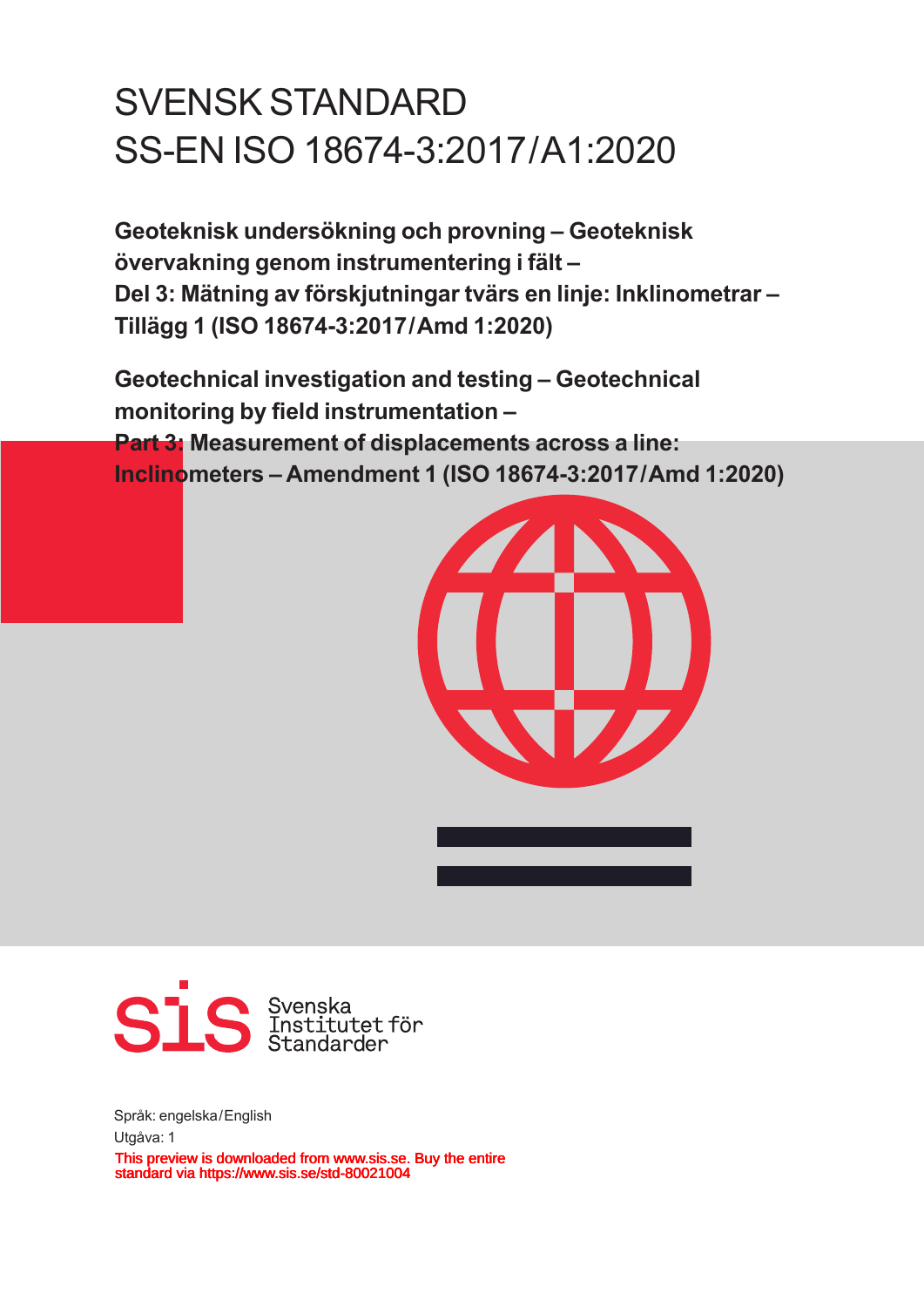

Den här standarden kan hjälpa dig att effektivisera och kvalitetssäkra ditt arbete. SIS har fler tjänster att erbjuda dig för att underlätta tillämpningen av standarder i din verksamhet.

#### **SIS Abonnemang**

Snabb och enkel åtkomst till gällande standard med SIS Abonnemang, en prenumerationstjänst genom vilken din organisation får tillgång till all världens standarder, senaste uppdateringarna och där hela din organisation kan ta del av innehållet i prenumerationen.

#### **Utbildning, event och publikationer**

Vi erbjuder även utbildningar, rådgivning och event kring våra mest sålda standarder och frågor kopplade till utveckling av standarder. Vi ger också ut handböcker som underlättar ditt arbete med att använda en specifik standard.

#### **Vill du delta i ett standardiseringsprojekt?**

Genom att delta som expert i någon av SIS 300 tekniska kommittéer inom CEN (europeisk standardisering) och / eller ISO (internationell standardisering) har du möjlighet att påverka standardiseringsarbetet i frågor som är viktiga för din organisation. Välkommen att kontakta SIS för att få veta mer!

### **Kontakt**

Skriv till [kundservice@sis.se](mailto:kundservice%40sis.se?subject=kontakt), besök [sis.se](https://www.sis.se) eller ring 08 - 555 523 10

**© Copyright / Upphovsrätten till denna produkt tillhör Svenska institutet för standarder, Stockholm, Sverige. Upphovsrätten och användningen av denna produkt regleras i slutanvändarlicensen som återfinns på [sis.se / slutanvandarlicens](https://www.sis.se/slutanvandarlicens) och som du automatiskt blir bunden av när du använder produkten. För ordlista och förkortningar se sis.se/ [ordlista.](https://www.sis.se/ordlista)**

© Copyright Svenska institutet för standarder, Stockholm, Sweden. All rights reserved. The copyright and use of this product is governed by the end-user licence agreement which you automatically will be bound to when using the product. You will find the licence at sis.se/enduserlicenseagreement.

Upplysningar om sakinnehållet i standarden lämnas av Svenska institutet för standarder, telefon 08 - 555 520 00. Standarder kan beställas hos SIS som även lämnar allmänna upplysningar om svensk och utländsk standard.

Standarden är framtagen av kommittén för Instrumentering mätning kontroll, SIS / TK 183 AG 10.

Har du synpunkter på innehållet i den här standarden, vill du delta i ett kommande revideringsarbete eller vara med och ta fram andra standarder inom området? Gå in på [www.sis.se](https://www.sis.se) - där hittar du mer information.

Fastställd: 2020-04-01 ICS: 13.080.20;93.020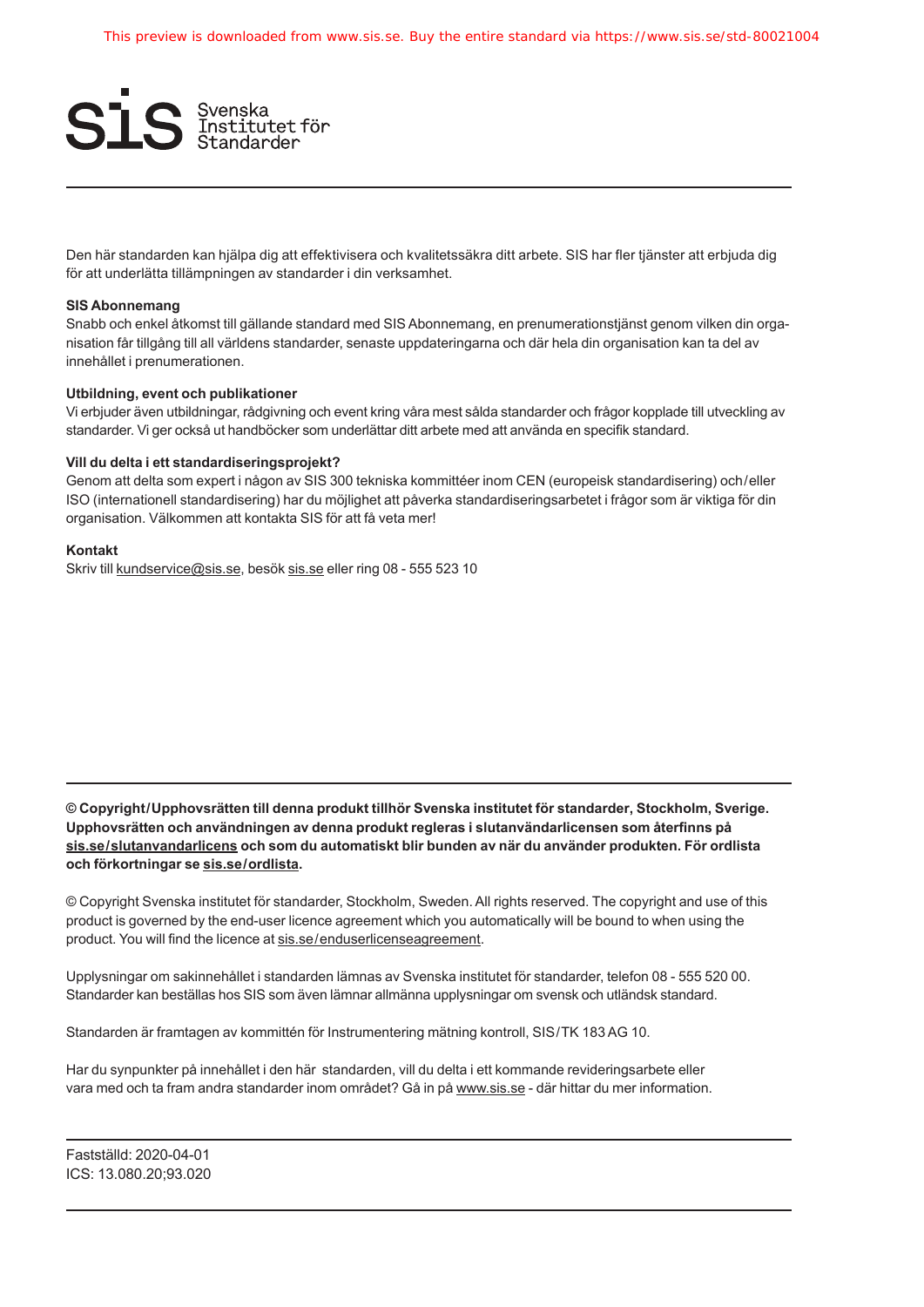This preview is downloaded from www.sis.se. Buy the entire standard via https://www.sis.se/std-80021004



Europastandarden EN ISO 18674-3:2017 / A1:2020 gäller som svensk standard. Detta dokument innehåller den officiella engelska versionen av EN ISO 18674-3:2017 / A1:2020.

The European Standard EN ISO 18674-3:2017/A1:2020 has the status of a Swedish Standard. This document contains the official version of EN ISO 18674-3:2017 / A1:2020.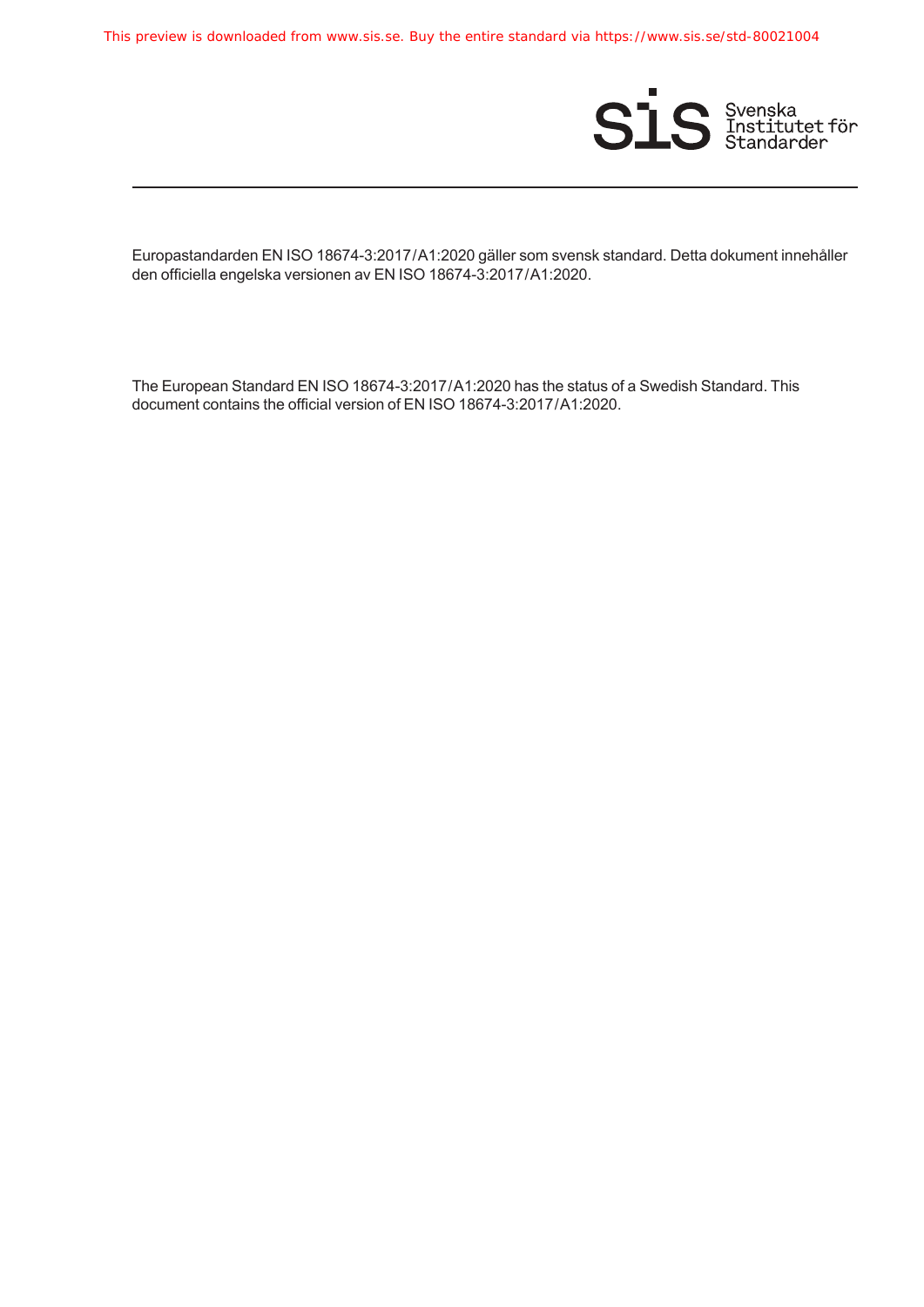This preview is downloaded from www.sis.se. Buy the entire standard via https://www.sis.se/std-80021004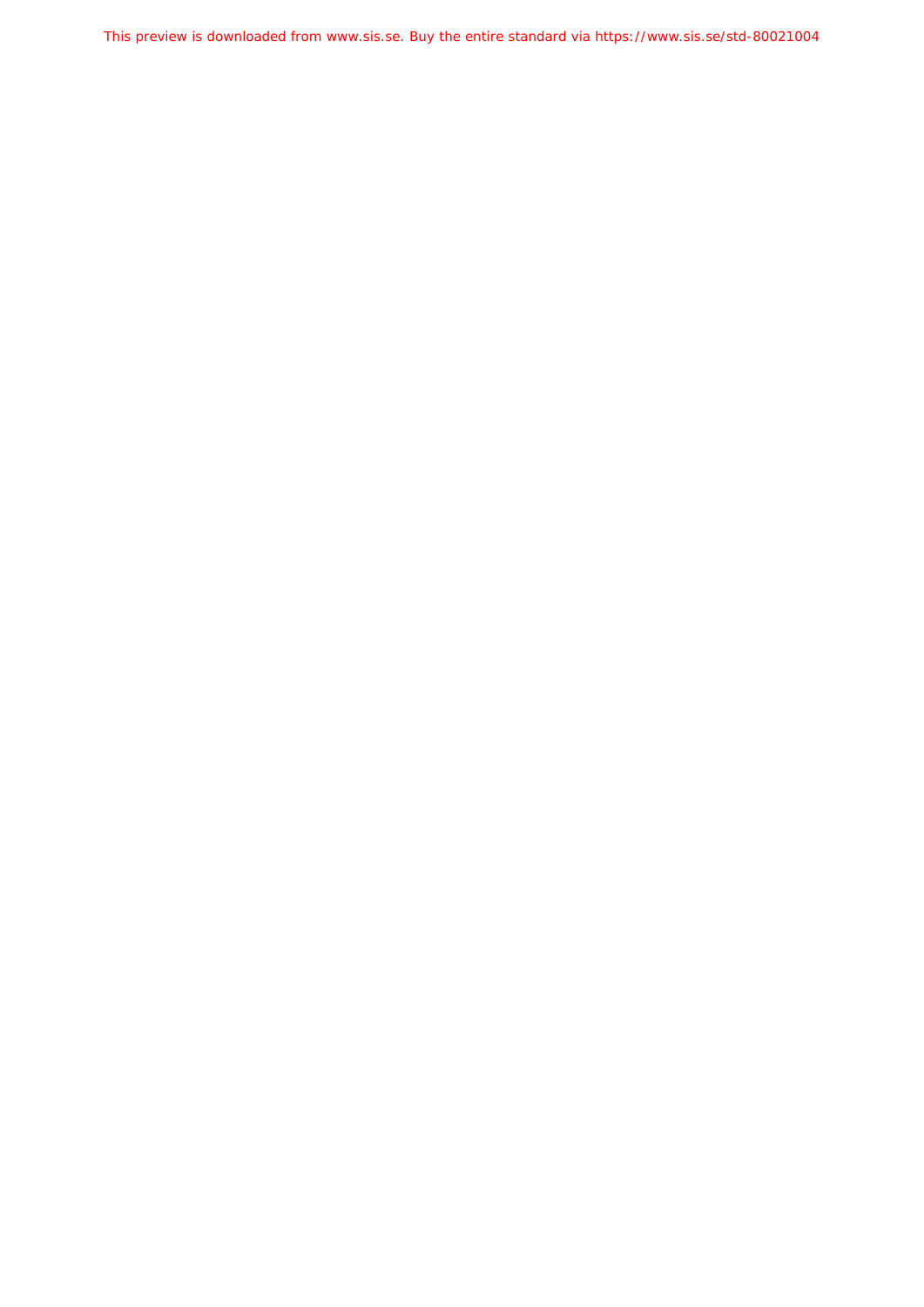## EUROPEAN STANDARD NORME EUROPÉENNE EUROPÄISCHE NORM

## **EN ISO 18674-3:2017/A1**

March 2020

ICS 13.080.20; 93.020

English Version

### Geotechnical investigation and testing - Geotechnical monitoring by field instrumentation - Part 3: Measurement of displacements across a line: Inclinometers - Amendment 1 (ISO 18674-3:2017/Amd 1:2020)

Reconnaissance et essais géotechniques - Surveillance géotechnique par instrumentation in situ - Partie 3: Mesurages des déplacements perpendiculairement à une ligne par inclinomètre - Amendement 1 (ISO 18674-3:2017/Amd 1:2020)

 Geotechnische Erkundung und Untersuchung - Geotechnische Messungen - Teil 3: Verschiebungsmessungen quer zu einer Messlinie: Inklinometer - Änderung 1 (ISO 18674-3:2017/Amd 1:2020)

This amendment A1 modifies the European Standard EN ISO 18674-3:2017; it was approved by CEN on 23 March 2020.

CEN members are bound to comply with the CEN/CENELEC Internal Regulations which stipulate the conditions for inclusion of this amendment into the relevant national standard without any alteration. Up-to-date lists and bibliographical references concerning such national standards may be obtained on application to the CEN-CENELEC Management Centre or to any CEN member.

This amendment exists in three official versions (English, French, German). A version in any other language made by translation under the responsibility of a CEN member into its own language and notified to the CEN-CENELEC Management Centre has the same status as the official versions.

CEN members are the national standards bodies of Austria, Belgium, Bulgaria, Croatia, Cyprus, Czech Republic, Denmark, Estonia, Finland, France, Germany, Greece, Hungary, Iceland, Ireland, Italy, Latvia, Lithuania, Luxembourg, Malta, Netherlands, Norway, Poland, Portugal, Republic of North Macedonia, Romania, Serbia, Slovakia, Slovenia, Spain, Sweden, Switzerland, Turkey and United Kingdom.



EUROPEAN COMMITTEE FOR STANDARDIZATION COMITÉ EUROPÉEN DE NORMALISATION EUROPÄISCHES KOMITEE FÜR NORMUNG

**CEN-CENELEC Management Centre: Rue de la Science 23, B-1040 Brussels** 

© 2020 CEN All rights of exploitation in any form and by any means reserved worldwide for CEN national Members.

Ref. No. EN ISO 18674-3:2017/A1:2020 E